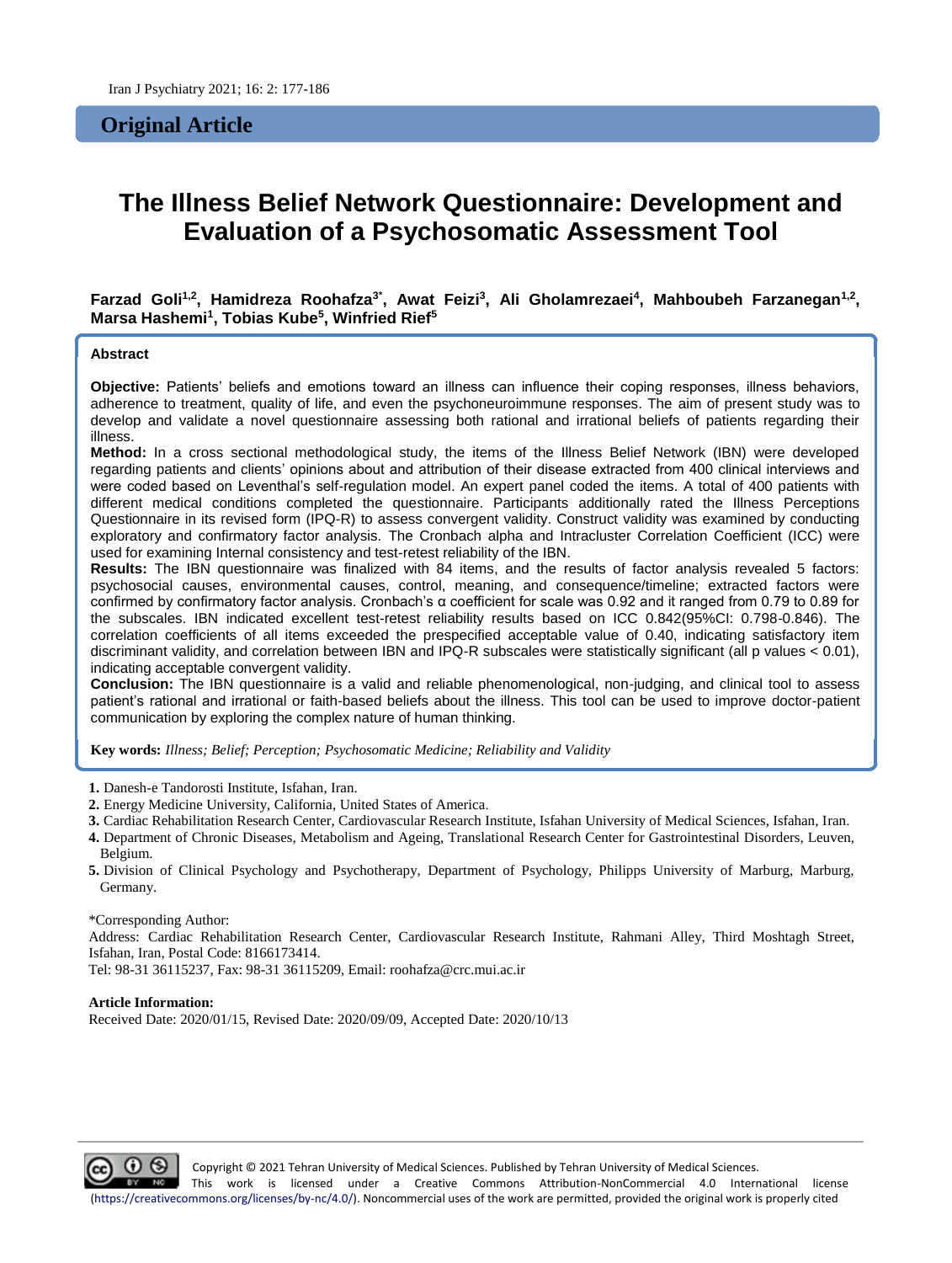**I**<sup>n</sup> a medical framework, a disease can be described with regards to its etiology, timeline, consequence, and treatment from an objective, biomedical, and scientific point of view. Similarly, patients have their own illness perceptions. However, how patients perceive their illness may be more complex, irrational, and/or heterogeneous than the description in medical terms. Although patients' illness perceptions may be partly related to objective features of a disease, they can be influenced by emotions and irrational beliefs that may be in contradiction to an individual's rational judgment and knowledge (1). In this study we report the development and validation of a tool for the assessment of patients' illness beliefs that takes into account this emotionality and irrationality.

Patients' illness perceptions are defined as individual representations of a disease that are shaped by various sources and beliefs (2). The self-regulation model by Leventhal et al is one of the most prominent theories regarding illness representations (1). The model suggests that patients' illness representations can be conceptualized on 5 dimensions: identity, cause or etiology, timeline, curability/controllability, and the consequences of the disease. Over the past years, numerous studies examining various medical conditions have provided evidence for the impact of patients' illness representations on the course and the treatment success of a disease (2-6).

However, the traditional concepts of patients' illness perceptions may not be appropriate in reflecting all emotional and irrational components of patients' individual views on their disease. For instance, when a person is diagnosed with a certain disease, he or she develops a cognitive schema to explain the disease for oneself and to guide illness behavior. Therefore, the term "figuration" may be more appropriate than the positivistic term of "representation" in considering all aspects of human mind. The former reflects the phenomenological nature of beliefs and implies an active role of a person's mind in forming beliefs. By contrast, the latter term implies a more mirror-like passive formation of beliefs and attitudes, which might be the case for many patients according to our clinical observations. Despite all latitudinally, the terms "representation" and "figuration" are employed as interchangeable in current article. The model explains that illness representation by the patient consists of 5 key components: identity, cause or etiology, timeline, curability/controllability, and the consequences of the disease. Several studies evaluating a variety of clinical conditions have confirmed the consistency and validity of these 5 components of the patient's illness representation (7- 9).

For instance, a 32-year-old man with multiple sclerosis visited our psychosomatic health center. He believed his disease had been initiated by a dream: "He who had been alone in wilderness heard a horrible divine cry saying he would die. He moaned and pleaded to that voice: 'Give

me a disease but do not kill me.'" Two days later, he got blurred vision which was diagnosed later as symptom of MS. Being a strongly religious person, he believed his disease was a punishment for his sins; therefore, he became more pious and devoted to God's instructions. He believed that if he did so, he would be healed by God, while psychotherapy and medication could not help him .

Emotions and beliefs of an individual toward an illness can influence the coping responses, illness behaviors, adherence to treatment, quality of life, and even the course of a disease (10). Various signs in the forms of matter (eg, atoms, molecules, and cells), energy (eg, mechanical, electromagnetic, chemical), symbols (eg, visual, verbal, and mathematical), and reflective (eg, reminding, mindfulness, contemplation) are interpreted in different levels of organization and integrated in vital functions and performances (11). Therefore, only dealing with the diagnosis and treatment and not considering a patient's phenomenal world, emotions, concerns, and thoughts would harm the physician-patient relationship, which in turn may affect the patient's compliance and dampen the placebo response (12). Some studies have shown negative perception and attitude toward the disease, independent of the real severity of the disease, which is associated with slower cure, more disability, and more frequent use of medical services (13, 14).

To assess patients' illness representations, Weinman et<br>al. (15) developed the "Illness Perceptions al (15) developed the "Illness Perceptions Questionnaire" (IPQ), conceptually based on Leventhal's self-regulatory model. This self-report questionnaire has been used in many studies examining various medical conditions, such as cardiovascular diseases (16), rheumatoid arthritis (17, 18), cancer (19), psoriasis, and chronic lung diseases (18). The IPQ has been revised and expanded (IPQ-R) (20), and it also has a brief version (21). Although the IPQ is a valuable instrument for assessing the illness perceptions, it has some limitations in our view. First, the IPQ does not sufficiently consider patients' faith-based or irrational ideas concerning their disease, as described in the clinical example mentioned above. Second, patients who rationally do not agree with certain ideas concerning their disease but still think so quite often. Therefore, the response format of the IPQ, ranging from "strongly disagree" to "strongly agree", might not be suitable for each patient. Instead, we suggest to assess how frequently an idea comes to a patient's mind via selftalks and ruminations. Thus, the aim of this study was to develop and validate the Illness Belief Network (IBN) questionnaire as a new measure for both patients' rational and irrational beliefs about their illness .

This could help to improve patients' satisfaction and to provide more tailored illness perception interventions for different subgroups of patients.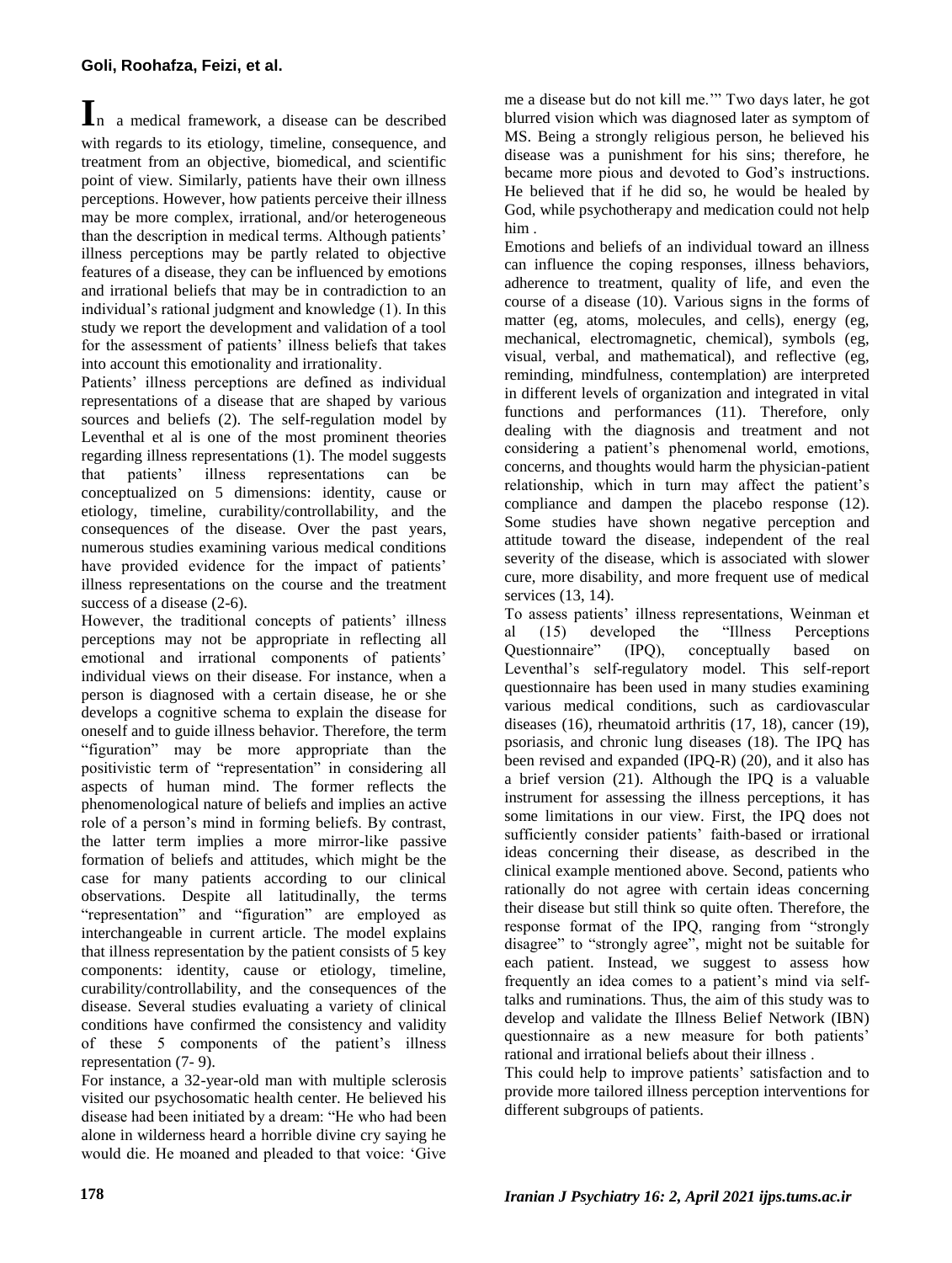# **Materials and Methods**

## *Scale Development and Items Generation*

In a cross sectional mythological study, the IBN questionnaire was developed in 2 phases using an accepted methodology of item development and validation.

The first phase was the generation of items. For this purpose, we focused on how patients and clients perceived their various physical and/or psychological complaints. For the scale development, we conducted structured qualitative and comprehensive clinical interview with 400 patients with different chronic diseases who attended to Psychosomatic Health Center of Danesh-e Tandoresti Institute, Isfahan, Iran, during 2008-2012. The patients were included in a bioenergy economy-based healing program. Bioenergy economy is an integrative approach to health focused on integrating our bioenergy investment through body, narrative, and intention (22, 23). This model of care is based on biosemiotic medicine, which explains how physical and symbolic signs are translated to each other. In this model, dysfunctional and paradoxical beliefs are interpreted as noneconomic, symbolic pathways of bioenergy which can overwhelm and construct health and illness (24) and/or disturb psychoneuroimminologic functions; coherence of belief system is the key to sustain security and health (25). We aimed at collecting items that represent patients' subjective explanations for their illnesses. Item generation was done in different content-based categories, including control, environmental causes, psychosocial causes, consequences/timeline, and meaning. On this basis, we prepared the first version of the questionnaire including 84 items. The items were put as first-person statements to ensure that the items reflect self-talks that are often experienced by our patients. As such, these self-talks often have an irrational and faith-based component, which we aimed to cover by the items collected for the IBN .

In second step the items were coded as the following categories based on Laventhal's self-regulation model (26). We evaluated the face and content of generated items qualitatively and we did this step through an expert panel, including a psychologist, a psychiatrist, an epidemiologist, and anthropologist. They selected items based on the constructed concepts and the obtained information of previous steps. Then, they reviewed all the items and examined the content validity of the questionnaire. This 84-item IBN questionnaire assesses patients' illness beliefs using a 5-point Likert scale ranging from" I always think so" to "I never think so". The score of each item and also each domain was interpreted as the main concerns and cathexis model of the patients. For example, higher score of control or meaning represents higher energy investment and stressing on it for healing expectations. The minimum and maximum values of IBN are 84 and 420, respectively .

#### **Illness Belief Network Questionnaire: A Clinical Tool**

#### *Participants and Data Collection*

Those finalized 84 items in the second step were given to the 342 participants who had a chronic illness for more than 1 year between 2012 to 2013. Patients were included from 2 referral academic clinics in Isfahan and Mashhad province. Convenience sampling method was used for enrolling patients. Patients with chronic diseases, such as cancers, cardiovascular, renal, neurological, and rheumatological diseases, who referred to the studied clinics and met the inclusion criteria were entered into the study .

# *Ethics*

The of Isfahan University of Medical Sciences ethical committee approved the study (Reference number: 92125). All participants provided written informed consent.

### *Measures*

In addition to the newly developed IBN and sociodemographic aspects, to evaluate the convergent validity in this study, participants completed the revised version of the Illness Perceptions Questionnaire (IPQ-R) (20). The IPQ-R enables a quantitative assessment of patients' illness representations. The IPQ-R is an 84 item self-completed questionnaire developed to provide a quantitative measurement of the components of illness representations in the framework described by Leventhal's Common-Sense Model (CSM) of selfregulation (26). It is categorized into 3 sections: identity subscale (14 symptoms), causal subscale (18 causes), and third section contains 7 subscales, including consequences, timeline acute/chronic and cyclical, personal and treatment control/cure, illness coherence, and emotional representations. Reliability and validity of the IPQ-R have been shown in numerous studies (20, 27). After excluding the subscales identity (14 symptoms) and causal subscale (18 causes), the IPQ-R was reduced to 7 domains, including personal control, treatment control, consequences, timeline (acute/chronic), timeline cyclical, emotional representation, and illness coherence. Higher scores in the domains consequences and timeline reflect a negative view of patients on their illness. Higher scores in the domains of personal control, treatment control, and coherence reflect positive beliefs about controllability and a personal understanding of the illness. Internal consistency of the IPQ-R in the present study has been evaluated using Cronbach alpha and was obtained to be  $\alpha = 0.86$ , indicating excellent internal reliability.

### *Statistical Analysis*

Data were analyzed using the Statistical Package for the Social Sciences and AMOS (version 16.0 for Windows, SPSS Inc., Chicago, IL, USA). Continuous and categorical data were respectively presented as mean ± standard deviation or frequency (percentage). Face and content validity were performed qualitatively by conducting an expert panel. We followed Gorsuch rule to determine the required sample size for conducting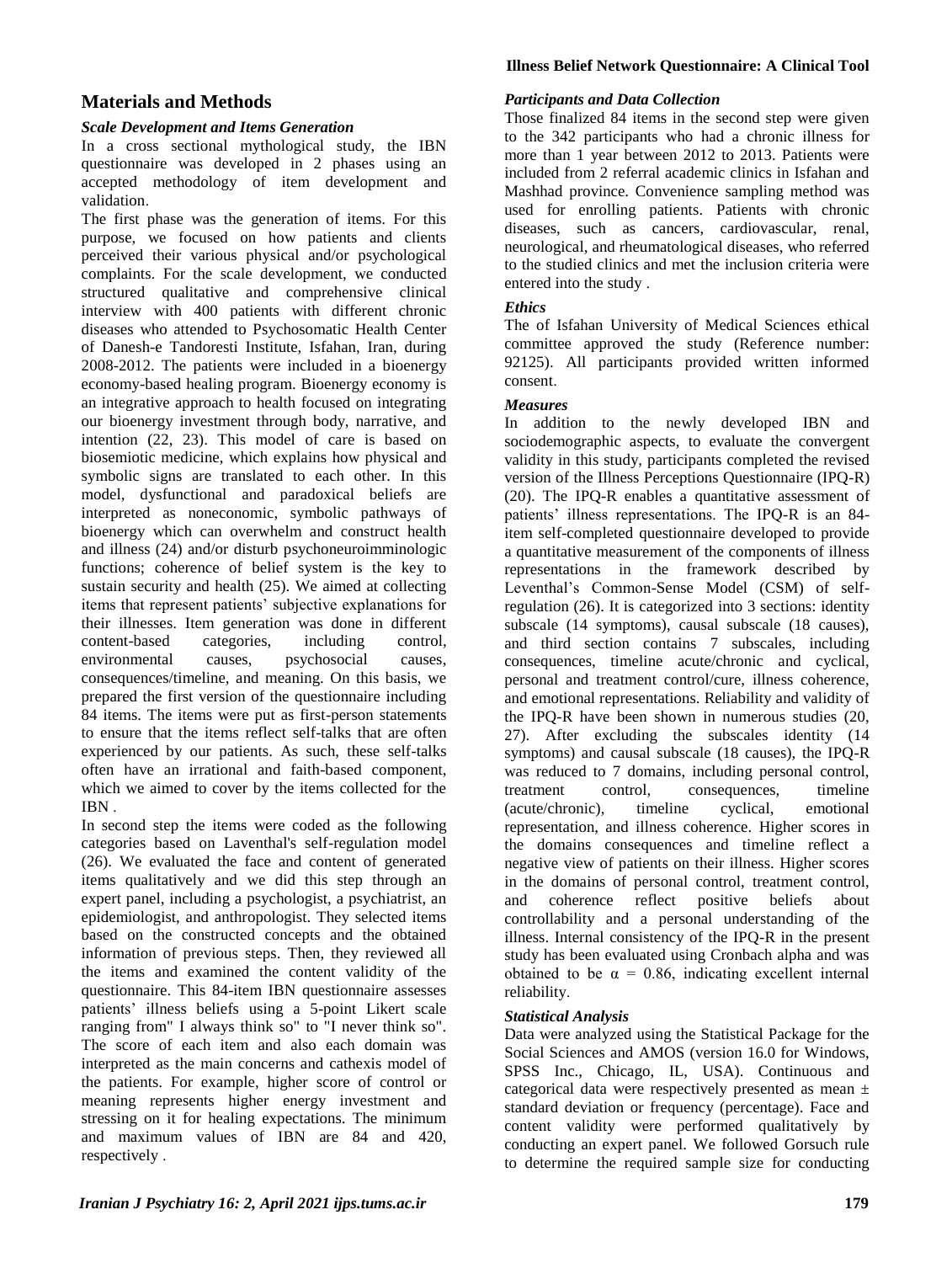exploratory factor analysis and he proposed minimum of 1:5 per item (28). Construct validity was evaluated by exploratory factor analysis. When conducting exploratory factor analysis, we used principal component method for factor extraction. Varimax rotation method was selected for interpretability of extracted factors. The Kaiser-Meyer-Olkin (KMO) criterion of sample size adequacy was computed and values > 0.7 was considered as acceptable and Bartlett's test of Sphericity was used ( $P < 0.05$ ). The number of factors were guided by scree plot and eigenvalues >1.0 (29). After doing exploratory factor analysis, a confirmatory factor analysis (CFA) was conducted to confirm the structure of factors extracted during EFA. To evaluate the goodness-of-fit model, we used 4 fit indices (chi- square/df [relative chi- square], root mean square error of approximation [RMSEA], comparative fit index [CFI], and Tucker- Lewis index [TLI]). Relative chi-square <5.00, a CFI and TLI value of >0.90, and a RMSEA value of  $< 0.08$  were taken into consideration as acceptable model fit (30).

Convergent validity was evaluated by computing Pearson's correlation of the IBN total score and/or subscales and the IPQ-R domains (20). Pearson correlation coefficients were categorized as below 0.30 weak, 0.30 to 0.59 moderate, and≥0.60 high (31).

To evaluate item-discriminant validity, we assessed the correlation of each item with its own domain and other domains. Reliability of the IBN in the context of internal consistency was evaluated by computing Cronbach's- $\alpha$ coefficient (Alpha values were interpreted as: >0.7: acceptable,  $>0.8$ : good, and  $>0.9$ : excellent). The 2-way mixed effect model intraclass correlation coefficient (ICC) was calculated for evaluating the test-retest reliability for each subscale and total scores of IBN. ICC greater than 0.70 was assumed as the evidence of excellent stability (32).

# **Results**

The mean (SD) of age of 342 participants was 47.7 (14.4); 64.1% of participants were male, 35% had academic education, and 27% were single. The mean (SD) of the total score of IBN obtained by study participant was  $211.35 (44.69) (min = 91, max = 348)$ .

# *Construct Validity*

Construct validity was evaluated by using both EFA and CFA. EFA with Varimax rotation extracted 5 domains (factors) from the 84 items of IBN, which were labeled as "psychosocial cause", control, meaning, environmental cause, consequence/timeline, explaining for 16.3%, 8.5%, 4.9%, 4.2, and 3.7% of the total variance, respectively. All domains explained 37.6% of the total variance. A KMO value of 0.84 and  $P < 0.001$ for the Bartlett's test confirmed the data viability for factorability. Table 1 shows the factor loadings for 5 extracted factors from EFA on the 84 items of IBN. The results of confirmatory factor analysis illustrated the adequacy of extracted constructs from EFA (Table 2).

Values of goodness-of-fit indices were within predefined acceptable values (Chi- square/df =  $2.1$ , RMSEA = 0.056; CFI =  $0.954$ ; TLI =  $0.934$ ); also, all items loaded significantly on their corresponding factors (Table 1).

# *Convergent and Iitem Discriminant Validity*

Convergent validity of the IBN was examined by the Pearson's correlations between the IPQ-R domains and the IBN domains. The results have been summarized in Table 2. The domain "psychosocial cause" was significantly correlated with the domain "emotional representations" from the IPQ-R  $(r = 0.209, P < 0.05)$ . The domain "meaning" was inversely related to the domains "illness coherence"  $(r = -0.541)$  and "emotional" figuration" ( $r = -0.572$ ,  $P < 0.001$ ) from the IPQ-R. Moreover, IBN domain "control" was significantly correlated with the domains "personal control" and "treatment control" from the IPQ-R (r = 0.400 and 0.431, respectively,  $P < 0.01$ ). Finally, there was a significant correlation between the domains "consequence/timeline" from the IBN and the domains "timeline" and "consequences" from the IPQ-R  $(r =$ 0.408 and 0.300, respectively,  $P < 0.05$ ).

The results for item discriminant validity were satisfactory. Items had a significantly higher correlation with its own domains. Our findings showed that the range of item correlation in its own domains were respectively (0.416-0.696), (0.362-0.663), (0.370-0.614), (0.408-0.733), (0.530-0.698) in psychosocial causes, control, meaning, environmental causes and consequence/timeline domains. The correlation of each item with other domains was lower than 0.25.

# *Reliability Analyses*

Cronbach's α was used for evaluating Internal consistency and it was obtained to be  $\alpha = 0.92$  for the complete scale, that indicating high internal consistency of the scale. Cronbach's  $\alpha$  for the 5 subscales ranged from  $\alpha = 0.79$  to  $\alpha = 0.89$ , all indicating high internal consistency. Also, we evaluated the test retest reliability by ICC and the results showed ICCs ranged from 0.728 to 0.889 for all domains and it was 0.842 (95%CI: 0.798-0.846) for total items (Table 3).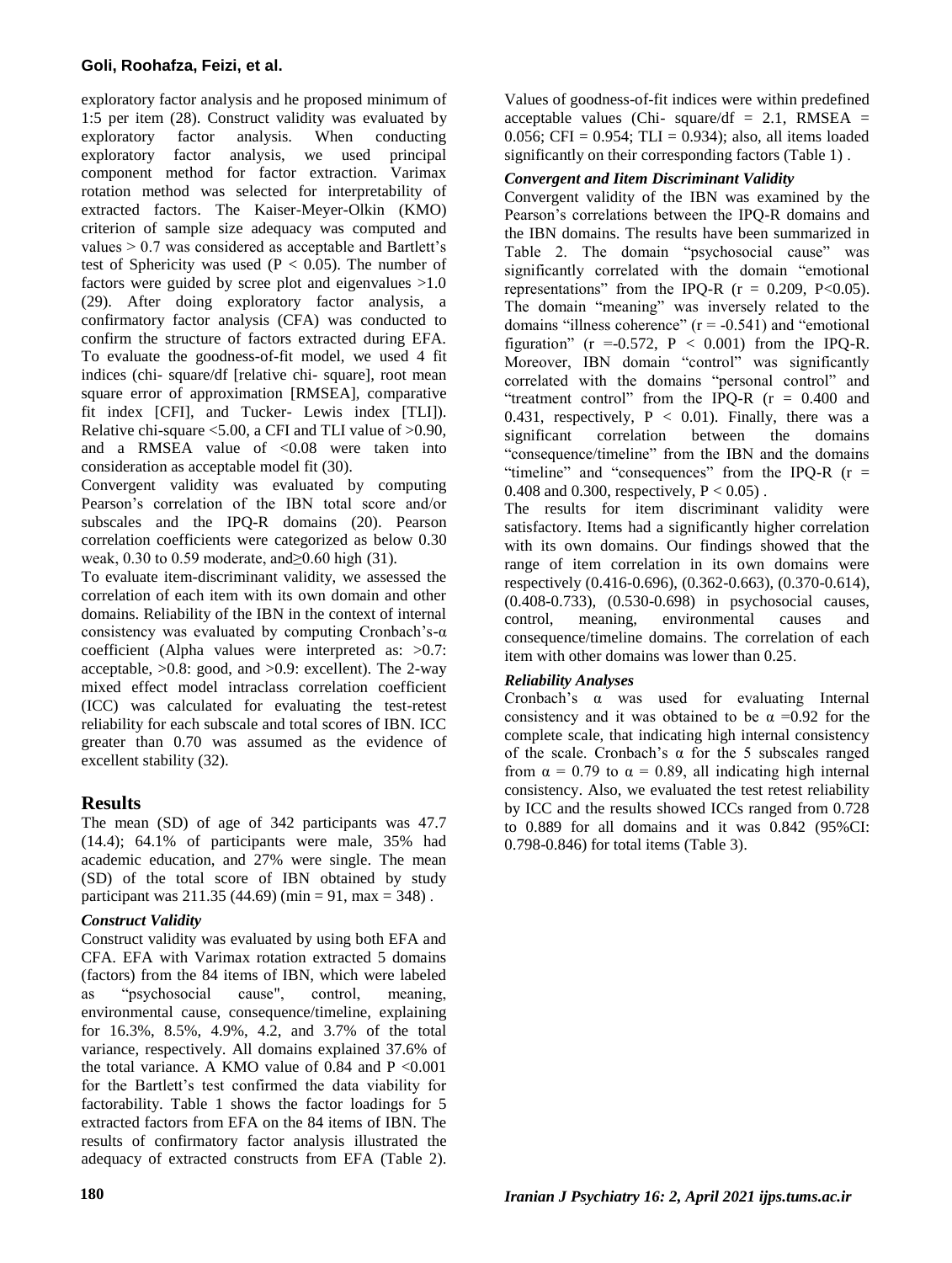### **Table 1. Factor Loadings Resulted from Exploratory and Confirmatory Factor Analysis of Illness Belief Network Questionnaire**

| <b>Number</b>  | Item                                                                             | <b>Factor</b><br>loadings from<br><b>EFA</b> | <b>Factor</b><br>loadings<br>from CFA |
|----------------|----------------------------------------------------------------------------------|----------------------------------------------|---------------------------------------|
| 1              | <b>Psychosocial cause</b>                                                        |                                              |                                       |
| 77             | I got the disease since I took so hard on myself                                 | 0.645                                        | 0.615                                 |
| 46             | Problems caused by cultural norms and conflicts caused me to be ill              | 0.634                                        | 0.532                                 |
| 19             | Boring repetitive life is the cause of my illness                                | 0.622                                        | 0.712                                 |
| 44             | Inappropriate irregular life schedule is the cause of my disease                 | 0.597                                        | 0.507                                 |
| 51             | I bottled up my feelings to the extent that I become ill                         | 0.590                                        | 0.495                                 |
| 45             | Unkindness of people around me is the cause of my illness                        | 0.584                                        | 0.525                                 |
| 50             | If I could relax myself, I would not fall ill                                    | 0.584                                        | 0.624                                 |
| 76             | Troubles and problems caused by social injustice caused me to get the<br>disease | 0.564                                        | 0.724                                 |
| 20             | Poor sleep caused me to be ill                                                   | 0.542                                        | 0.632                                 |
| 75             | My loved ones' griefs are the cause of my disease                                | 0.487                                        | 0.308                                 |
| 49             | Social responsibilities are the cause of my illness                              | 0.483                                        | 0.523                                 |
| 18             | Tiredness and excessive work hours has caused the disease                        | 0.482                                        | 0.463                                 |
| 71             | All my problems are due to my high intellect                                     | 0.462                                        | 0.382                                 |
| 55             | I have gotten this disease because I thought of it so much                       | 0.451                                        | 0.401                                 |
| 82             | Loss of my loved ones has brought me the disease                                 | 0.422                                        | 0.487                                 |
| 72             | All these misfortunes only happen for good people                                | 0.421                                        | 0.419                                 |
| 21             | Sexual dissatisfaction caused me to be ill                                       | 0.408                                        | 0.425                                 |
| $\overline{c}$ | <b>Control</b>                                                                   |                                              |                                       |
| 81             | I get well by my power of will                                                   | 0.702                                        | 0.682                                 |
| 80             | Positive thoughts make me get well                                               | 0.691                                        | 0.621                                 |
| 65             | I will get well if I detach myself from unpleasant emotions                      | 0.615                                        | 0.725                                 |
| 52             | The key to be healed is in my own hands                                          | 0.578                                        | 0.627                                 |
| 66             | I will get well if I live in nature for some time                                | 0.559                                        | 0.522                                 |
| 59             | I will get well if I take a vacation                                             | 0.536                                        | 0.514                                 |
| 64             | I can heal my illness through changing my thoughts                               | 0.535                                        | 0.503                                 |
| 23             | I encourage my body to confront with the disease                                 | 0.519                                        | 0.522                                 |
| 58             | Moving to a more appropriate and healthier place to live makes me get<br>well    | 0.495                                        | 0.474                                 |
| 63             | I will be healed if I change my lifestyle fundamentally                          | 0.487                                        | 0.465                                 |
| 70             | I will be healed from my illness through art                                     | 0.487                                        | 0.448                                 |
| 15             | I get well by exercising                                                         | 0.484                                        | 0.388                                 |
| 74             | I can win the fight with my disease                                              | 0.477                                        | 0.521                                 |
| 60             | I will be healed if I win the heart of those I hurt before                       | 0.472                                        | 0.452                                 |
| 73             | I will not allow my disease to separate me from my loved ones                    | 0.466                                        | 0.445                                 |
| 53             | I will get well if I pray                                                        | 0.458                                        | 0.494                                 |
| 12             | I get well by natural therapies                                                  | 0.455                                        | 0.434                                 |
| 16             | I get well by energy healing                                                     | 0.452                                        | 0.431                                 |
| 54             | Others' prayers for me cause me to be healed                                     | 0.429                                        | 0.392                                 |
| 67             | I will be healed if I participate in charity work                                | 0.426                                        | 0.416                                 |
| 14             | I will be healed by traditional therapies                                        | 0.425                                        | 0.407                                 |
| 57             | Religious rituals cause me to be healed                                          | 0.418                                        | 0.412                                 |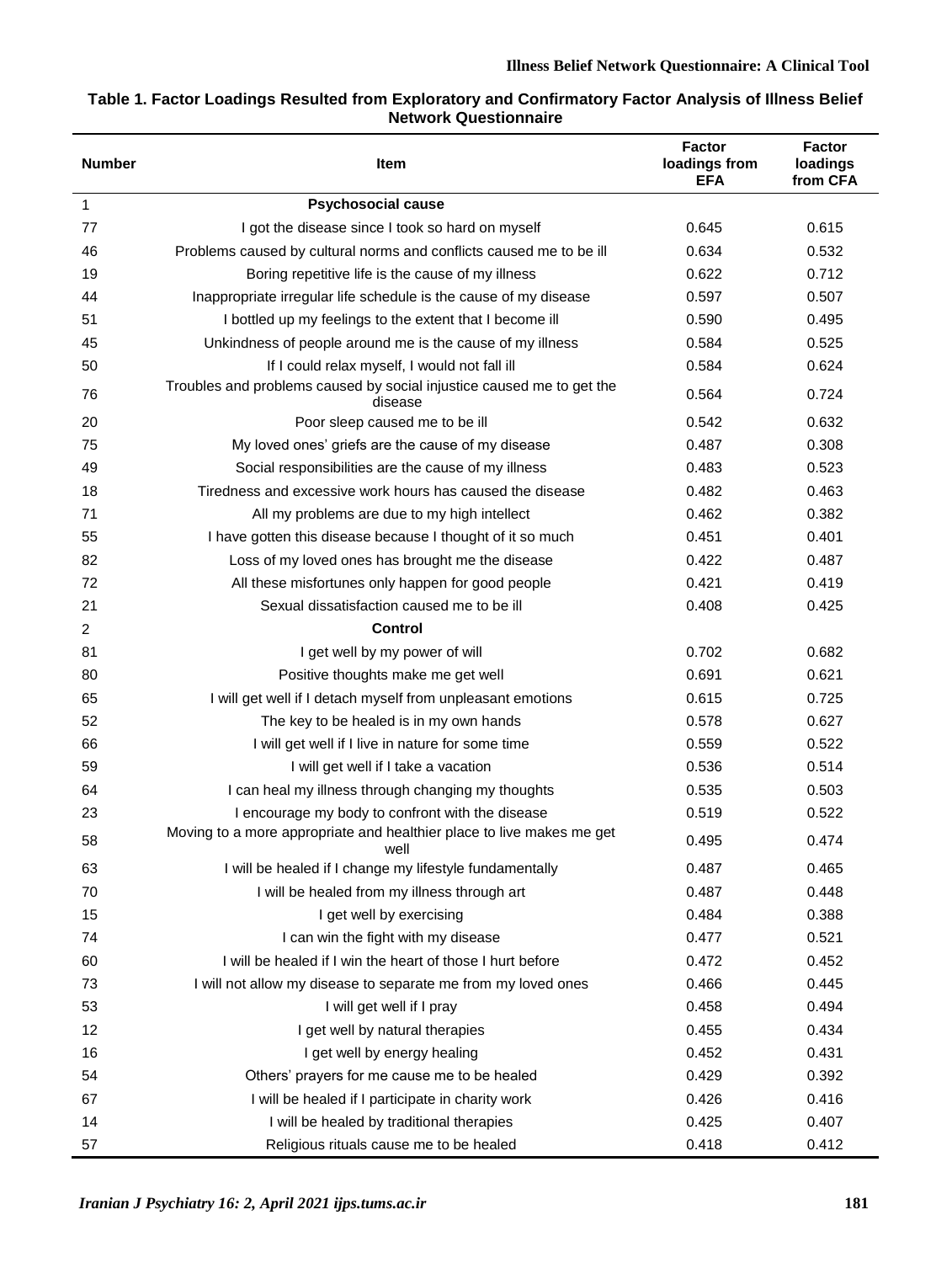L

| $\overline{c}$ | Even if I do not get cured, I can get along with my illness                                | 0.411 | 0.403 |
|----------------|--------------------------------------------------------------------------------------------|-------|-------|
| 11             | I get well by nutrition therapy                                                            | 0.498 | 0.502 |
| 3              | <b>Meaning</b>                                                                             |       |       |
| 33             | Magic and spell are casted on me so that I fell ill                                        | 0.649 | 0.584 |
| 10             | This illness made me someone to be pitied for                                              | 0.627 | 0.509 |
| 32             | I've been afflicted by the evil eye so that I fell ill                                     | 0.603 | 0.611 |
| 34             | Someone's curse caused me to get this disease                                              | 0.587 | 0.574 |
| 8              | This illness caused me to be rejected and isolated                                         | 0.554 | 0.531 |
| 28             | This disease is the pathway to my personal development                                     | 0.554 | 0.521 |
| 9              | This illness caused me to feel shame                                                       | 0.544 | 0.510 |
| 5              | (such as cancer patient, ]your current disease[l am a<br>diabetic, hypertensive patient, ) | 0.533 | 0.498 |
| 7              | This disease is brought to me by myself                                                    | 0.521 | 0.514 |
| 69             | I feel god has abandoned me                                                                | 0.511 | 0.502 |
| 25             | My illness is an accidental senseless phenomenon                                           | 0.510 | 0.485 |
| 6              | I feel like I am not myself anymore                                                        | 0.493 | 0.472 |
| 36             | I will be purged from my sins by my illness                                                | 0.490 | 0.425 |
| 68             | If god had loved me, I would not have gotten this disease                                  | 0.475 | 0.445 |
| 30             | This illness is the punishment for my sins                                                 | 0.465 | 0.452 |
| 24             | I blame my body for its disability                                                         | 0.441 | 0.402 |
| 29             | This disease is god's plan to test my faith                                                | 0.440 | 0.424 |
| 31             | This illness is a painful experience for me                                                | 0.420 | 0.418 |
| 84             | Spiritual poverty is the cause of my disease                                               | 0.414 | 0.414 |
| 13             | My illness is due to negative energies                                                     | 0.411 | 0.421 |
| 56             | If I had been grateful for god's blessings, I would not have gotten this<br>disease        | 0.410 | 0.402 |
| 37             | My illness is caused by supernatural beings like ghosts and jinns                          | 0.409 | 0.399 |
| 35             | This illness makes me free of my inner conflicts and worries                               | 0.408 | 0.392 |
| 1              | I tell my disease to get out of my body                                                    | 0.380 | 0.352 |
| 4              | <b>Environmental cause</b>                                                                 |       |       |
| 42             | Unhealthy water is the cause of my illness                                                 | 0.771 | 0.652 |
| 41             | Air pollution is the cause of my disease                                                   | 0.736 | 0.667 |
| 40             | Inappropriate nutrition made me ill                                                        | 0.659 | 0.645 |
| 39             | Nonorganic foods and chemical additives caused me get this disease                         | 0.631 | 0.612 |
| 43             | My disease is due to electromagnetic pollutions such as radio and cell<br>phone waves      | 0.582 | 0.532 |
| 38             | Chemical medicines are the cause of my disease                                             | 0.557 | 0.524 |
| 5              | <b>Consequence/timeline</b>                                                                |       |       |
| 79             | To be in need of others annoys me                                                          | 0.519 | 0.489 |
| 3              | This illness has affected all aspects of my life                                           | 0.464 | 0.495 |
| 78             | My disease is part of my life                                                              | 0.455 | 0.435 |
| 83             | This disease leads to my disability                                                        | 0.450 | 0.432 |
| 27             | This disease is my disability and destruction                                              | 0.420 | 0.414 |
| 4              | This illness is merely a difficult situation for me                                        | 0.406 | 0.403 |
| 48             | I have this illness for the rest of my life                                                | 0.370 | 0.348 |
| 61             | This illness will kill me                                                                  | 0.352 | 0.327 |
| 62             | This illness will end sometime in the future                                               | 0.321 | 0.332 |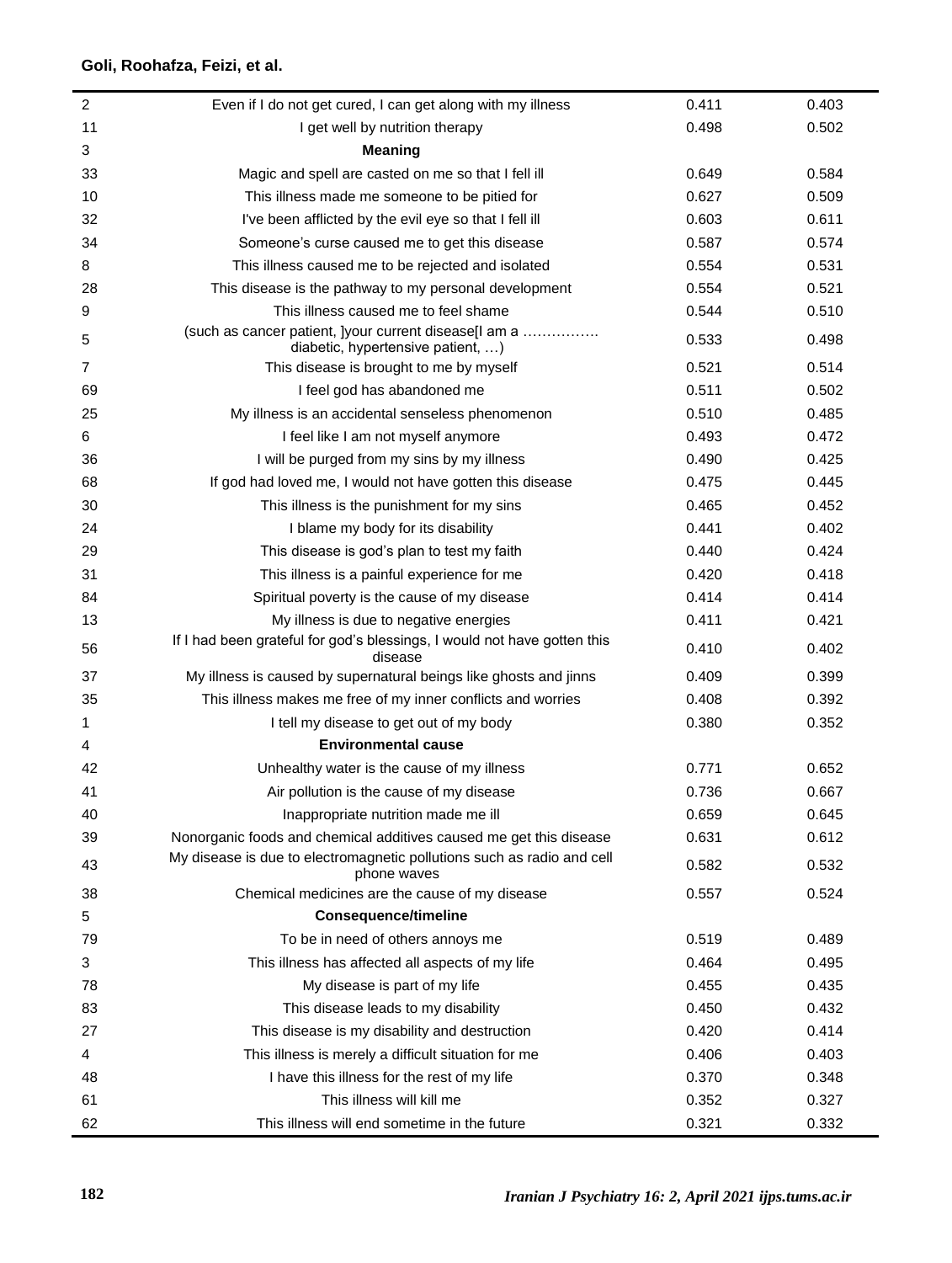| <b>IPQ-R domains</b><br><b>IBN</b> domain | <b>Timeline</b> | <b>Consequences</b> | Personal<br>control | Treatment<br>control | <b>Illness</b><br>coherence | Timeline<br>cyclical | <b>Emotional</b><br>figuration |
|-------------------------------------------|-----------------|---------------------|---------------------|----------------------|-----------------------------|----------------------|--------------------------------|
| Psychosocial cause                        | 0.004           | $-0.185$            | 0.088               | 0.077                | $0.293*$                    | $0.277*$             | $0.209**$                      |
| Control                                   | 0.032           | $-0.045$            | $0.400*$            | $0.431**$            | $-0.037$                    | $0.233*$             | $-0.287*$                      |
| Meaning                                   | 0.147           | $0.331**$           | 0.134               | 0.069                | $-0.541$                    | $0.277*$             | $-0.572$ **                    |
| Environmental cause                       | 0.049           | $-0.095$            | $-0.102$            | 0.153                | $-0.157$                    | $0.298*$             | $-0.232$                       |
| Consequence/timeline                      | $0.408**$       | $0.300*$            | $-0.008$            | $-0.061$             | 0.102                       | 0.113                | 0.105                          |

**Table 2. Convergent Validity Evaluated by Pearson's Correlation Coefficients between the Illness Belief Network Questionnaire Domains and Illness Perception Questionnaire Domains**

\* p<0.01, \*\* p<0.001

| Table 3. Internal Consistency and Test-Retest Reliability of the Illness Belief Network Questionnaire |  |
|-------------------------------------------------------------------------------------------------------|--|
|-------------------------------------------------------------------------------------------------------|--|

| <b>Domain</b>        | Cronbach $\alpha$ | Cronbach $\alpha$ if item deleted | Intraclass correlation (95%CI for ICC)* |
|----------------------|-------------------|-----------------------------------|-----------------------------------------|
| Psychosocial cause   | 0.89              | $0.88 - 0.89$                     | $0.89(0.87 - 0.91)$                     |
| Control              | 0.88              | $0.87 - 0.89$                     | $0.86(0.83 - 0.88)$                     |
| Meaning              | 0.86              | $0.84 - 0.85$                     | $0.83(0.80 - 0.85)$                     |
| Environmental cause  | 0.83              | 0.79-0.84                         | $0.81(0.79-0.83)$                       |
| Consequence/timeline | 0.79              | 0.73-0.80                         | $0.72(0.70-0.76)$                       |
| Total scale          | 0.93              | $0.93 - 0.93$                     | $0.84(0.80 - 0.85)$                     |

\*All ICC are significant at P<0.001

### **Discussion**

The aim of the study was to develop and validate a questionnaire measuring individuals' beliefs about their illness, including irrational and faith-based components. Results indicated good reliability and validity of the scale. The factor analysis results revealed that IBN items can be described by 5 factors: psychosocial causes, control, meaning, environmental causes, and consequences/timeline. Thus, the IBN can be a useful tool for investigating patients' causal models and expectancies about their illness .

Our formal knowledge about illnesses has been formed around categorizations of observations of body as an object and third person experiences. The categorical knowledge is economic and effective for emergency and acute conditions, but it is not sufficient for long-lasting course of living with distress, illnesses, and handicaps (33-35).

Many self-talks, interpretations, feelings, desires, obsessions, and relations and of course discourses are constructed around illness experience. All of these subjective factors can affect patients' treatment compliance (36, 37), illness behavior (38, 39), quality of life (40, 41), and even neuroimmune responses (42, 43). Thus, we need to find a way to the phenomenal world of patients and their experience.

Therefore, we aimed to develop a questionnaire reflecting similar domains like the towel-established IPQ, but assessing more specifically irrational and faithbased beliefs of the patients. Moreover, there are 4

further differences between the IBN and the IPQ. The first difference is that the items of IBN are in the form of self-statements and first person experience – similar to what patients rehear in their minds. In contrast, items of IPQ are expressed in abstract, passive, or third person form. For a questionnaire which is constructed to reflect phenomenal worlds, such an analytic language may be inappropriate. The second difference refers to response options. While the response options for the IPQ range from "strongly disagree" to "strongly agree", response options of the IBN range from "I always think so" and "I never think so". This enables us to more precisely assess how often patients have certain beliefs, including irrational and faith-based beliefs, which patients rationally do not believe in.

This is important because irrational or faith-based beliefs may enable accessibility to the phenomenological world of the patients in case that evidence-based beliefs cannot draw a clear picture of patients' experiences and explanations.

Therefore, there may be a conflict between what the patient believes and the self-talks; "… I know that my illness cannot be due to the evil eye … It's ridiculous … but it comes to my mind frequently that I got ill due to an evil eye…". When the patients were asked if they believed in supernatural forces, they often answered instantly no and sometimes gave rational explanations to prove their lack of belief. However, when we probed their answers and specifically asked them if such thoughts crossed their minds, their responses were completely different. Most of the times, they responded yes but they were reluctant and embarrassed; "I have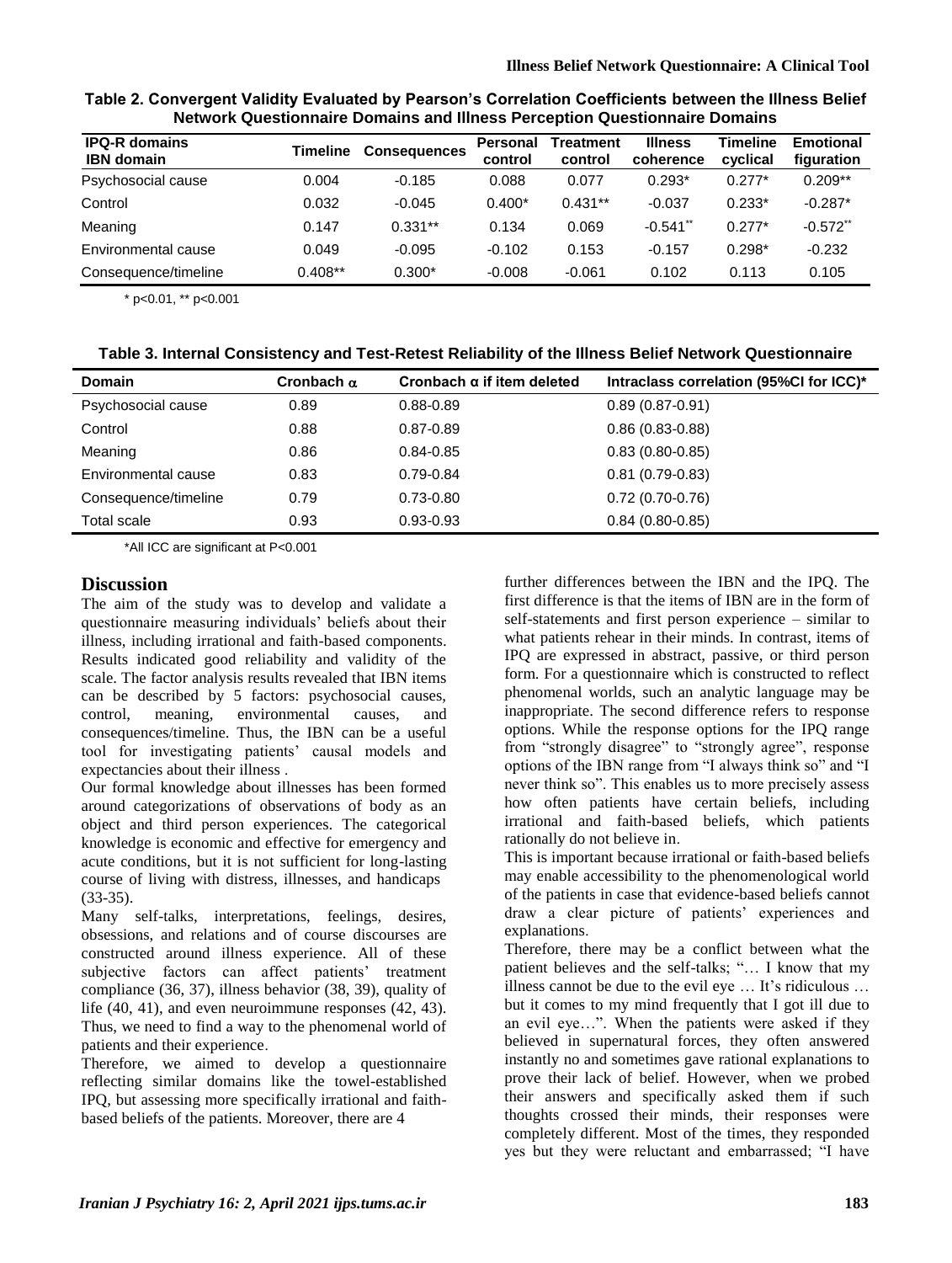such thoughts most often", and again they emphasized they knew such thoughts were not reasonable.

Thus, the Likert scale options of IBN show the existence and intensity of the beliefs without any value judgments. It can clearly show the cathexis pattern and how the subject distributes his or her energy between internal and external objects.

The third distinction is that IBN is an explanatory and transdiagnostic tool without any negative/positive items. IBN as a systemic and clinical analysis tool differs with IPQ in its questioning and analysis method, which is in not based on value judgment, as beliefs are often determined based on their belief network .

From a biosemiotic viewpoint, using a reductionist and objectified approach to treat chronic diseases and tackle with one's beliefs regardless of systemic interactions to define their functions blocks our therapeutic efficacy and patients' compliance (11, 25, 44, 45) and placebo response (25, 46-48). In contrast, being attuned and attentive with patients' web of beliefs at least provides an opportunity for the therapist to enter patient's lifeworld and narrative and create more sustainable and effective changes.

The fourth difference refers to the domain of "meaning" of the IBN. Meaningfulness of life experiences, including illness, is one dimension of the wellestablished construct "sense of coherence" (SOC) (49). This dimension includes evidence-based beliefs:" this illness is a painful experiment for me" and faith-based ones: "I feel God has abandoned me ".

Some of these faith-based beliefs are related to the suggested cause of the disease (eg, "Someone's curse caused me to get this disease."), its consequences (eg, "The disease is the pathway to my personal development"), or change in identity (eg, "I feel like I am not myself anymore"). Of note, the IBN comprises 2 domains of possible causes (environmental and psychosocial causes), while the IPQ does not distinguish between different categories of causes. This specific assessment of patients' faith-based beliefs is a unique feature of the IBN compared to the IPQ or other measurements in the field of behavioral medicine.

In illness conditions, our identity may change to a case of a disease or somebody who is rejected from life or God's blessing. In such an experience, we may feel depersonalized and/or believe in a social or an existential conspiracy theory. All these meaning making activities can change our behavioral and physiological coping with illness and other stressors.

In addition to these 4 principal differences, there is another distinction between the 2 questionnaires. In contrast to IPQ which has one domain of cause, IBN contains 2 domains of causes, environmental and psychosocial, due to the observed high correlations of some domains.

# *Clinical Implications*

Considering all of the above-mentioned properties, the IBN can be a good clinical and research tool to give voice to patient's inner world, which can alter the phenomenological and even the biomedical aspects of illness.

As a clinical tool, IBN represents patients' model of his/her illness, the main concerns (each belief and also domains), which directs patients' cathexis and his/her healing expectancies, which can be used in treatment plan, case selection, and clinical setting for cultural or clinical groups.

Therefore, IBN can help therapists to establish a model for the patients' illness, which is close to the patients' own language and way of thinking. It is a bridge to explore dysfunctional and paradoxical beliefs and to find a way to change, reframe, and integrate them.

With the help of IBN, therapists can speculate which explanatory model patients prefer: naturalistic (eg, difficult situation [item 4], accidental senseless phenomenon [item 25], air pollution [item 41]), mystical (eg, someone's curse [item 34], other's prayers [item 54], religious rituals [item 57]), or psychological (eg, feel shame [item 9], unpleasant emotions [item 65], and pathway to my personal development [item 28]). Recognizing concerns of explanatory model and cathexis patterns, and in short, giving voice to patient's life worlds can facilitate doctor-patient communication resulting in a trustful relationship, which may lead to higher placebo responses  $(3, 50)$ .

IBN, as a research tool, can explore common illness beliefs in a society and its correlations with sociocultural variables. In addition, for both clinical and research purposes, it can be used to lead cognitive and narrative therapeutic strategies.

# **Limitation**

Factorial validity of the scale is claimed by using PCA instead of CFA and there is no measure of any clinical variables, such as disability, quality of life etc. Therefore, the content validity of the scale can hardly be examined. Also, the cross sectional design does not allow examining the course of patients' illness beliefs and symptoms. Moreover, the sample is not described sufficiently, eg, it remains unclear how many people suffered from different medical conditions.

# **Conclusion**

The IBN questionnaire can be a clinical tool to determine patients' beliefs about the illness. Moreover, the tool may help clinicians identify the conflicting and dysfunctional beliefs that require intervention. It can be used to lead cognitive and narrative therapeutic strategies. The tool can also enhance the patients' selfawareness about their conceptual world and reassures them that their concerns have been observed and understood. The questionnaire can be useful for recognition of culture-bound beliefs and psychosocial interventions. Phenomenological study of the illness and expressing what is going on in the life of the patient would be helpful in achieving patients' satisfaction and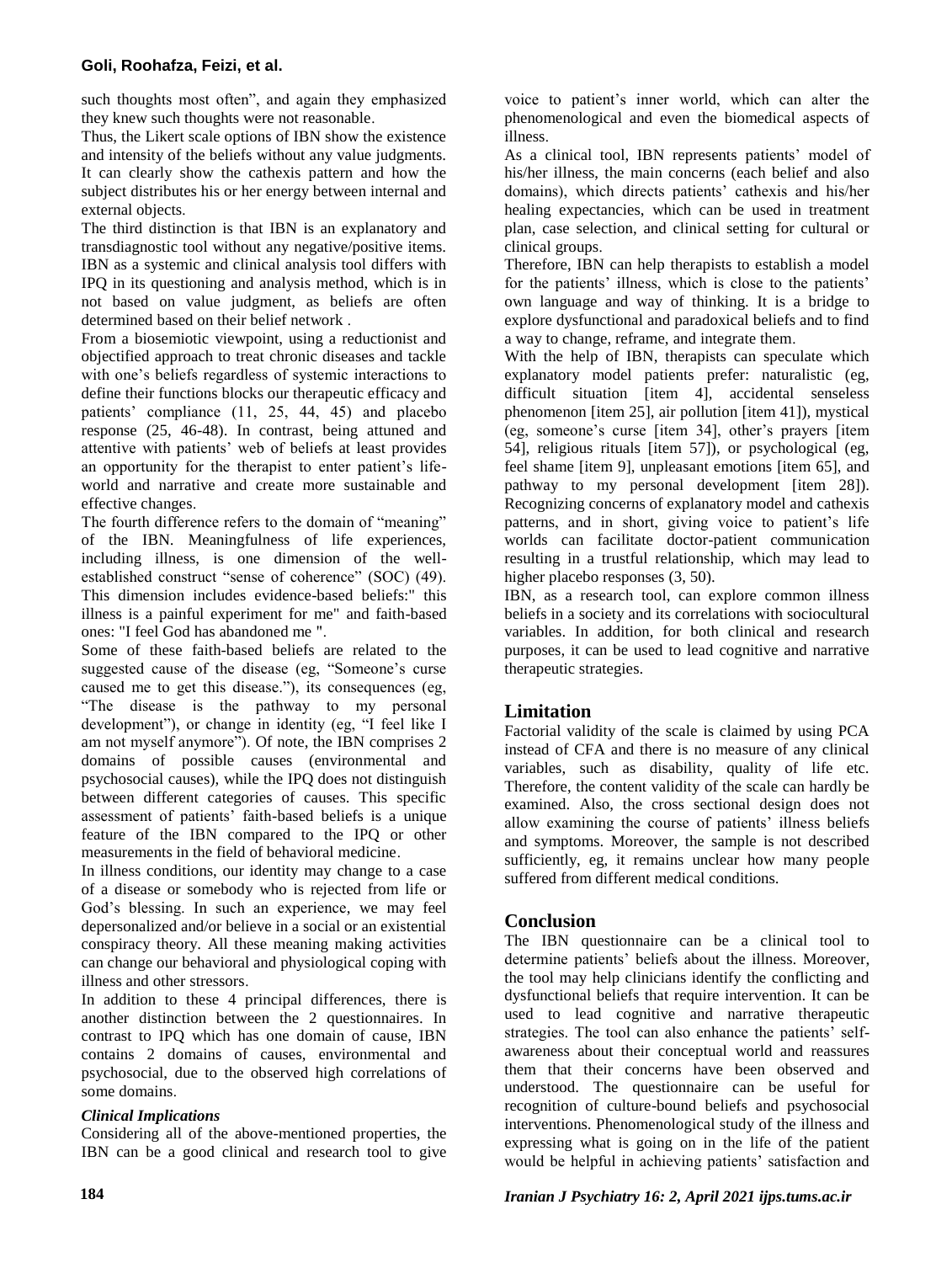assisting the health systems to provide more consistent and successful services. Moreover, it demonstrates which fields require psychocultural interventions. Thus, conducting cross cultural studies in this field could be of great help in recognition of the global and cultural aspects of the belief network and optimization of psychosomatic programs or interventions and clinical settings.

#### **Acknowledgment**

We are thankful to all patients who participated in this study. Also, we appreciate the assistance of the staff of Danesh-e Tandoresti Institute and Miss Azam Khani for their kind cooperation. This study didn't receive any specific grant from any funding agency, commercial or not-for-profit sectors.

#### **Conflict of Interest**

None.

# **References**

- 1. Leventhal H, Brissette I, Leventhal EA. The common-sense model of self-regulation of health and illness. In: Cameron LD, Leventhal H, The self-regulation of health and illness behaviour. Psychology Press; 2003. p 42-65.
- 2. Petrie KJ, Weinman J, Sharpe N, Buckley J. Role of patients' view of their illness in predicting return to work and functioning after myocardial infarction: longitudinal study. Bmj. 1996;312(7040):1191-4.
- 3. Benedetti F, Dogue S. Different Placebos, Different Mechanisms, Different Outcomes: Lessons for Clinical Trials. PLoS One. 2015;10(11):e0140967.
- 4. Juergens MC, Seekatz B, Moosdorf RG, Petrie KJ, Rief W. Illness beliefs before cardiac surgery predict disability, quality of life, and depression 3 months later. J Psychosom Res. 2010;68(6):553-60.
- 5. Nestoriuc Y, von Blanckenburg P, Schuricht F, Barsky AJ, Hadji P, Albert US, et al. Is it best to expect the worst? Influence of patients' sideeffect expectations on endocrine treatment outcome in a 2-year prospective clinical cohort study. Ann Oncol. 2016;27(10):1909-15.
- 6. Zoeckler N, Kenn K, Kuehl K, Stenzel N, Rief W. Illness perceptions predict exercise capacity and psychological well-being after pulmonary rehabilitation in COPD patients. J Psychosom Res. 2014;76(2):146-51.
- 7. Fortune DG, Richards HL, Griffiths CE, Main CJ. Psychological stress, distress and disability in patients with psoriasis: consensus and variation in the contribution of illness perceptions, coping and alexithymia. Br J Clin Psychol. 2002;41(Pt 2):157-74.

#### **Illness Belief Network Questionnaire: A Clinical Tool**

- 8. Moss‐Morris R, Petrie KJ, Weinman J. Functioning in chronic fatigue syndrome: do illness perceptions play a regulatory role? Br J Health Psychol. 1996;1(1):15-25.
- 9. Vaughan R, Morrison L, Miller E. The illness representations of multiple sclerosis and their relations to outcome. Br J Health Psychol. 2003;8(Pt 3):287-301.
- 10. Hagger MS, Orbell S. A meta-analytic review of the common-sense model of illness representations. Psychol Health. 2003;18(2):141-84.
- 11. Goli F, Farzanegan M. The Ritual Effect: The Healing Response to Forms and Performs. In Goli F. (eds) Biosemiotic Medicine. Springer, Cham; 2016. p 117-132.
- 12. Sobel DS. Rethinking medicine: improving<br>health outcomes with cost-effective cost-effective psychosocial interventions. Psychosom Med. 1995;57(3):234-44.
- 13. Morgan K, Villiers-Tuthill A, Barker M, McGee H. The contribution of illness perception to psychological distress in heart failure patients. BMC Psychol. 2014;2(1):50.
- 14. Petrie KJ, Jago LA, Devcich DA. The role of illness perceptions in patients with medical<br>conditions. Curr Opin Psychiatry. Curr Opin Psychiatry. 2007;20(2):163-7.
- 15. Weinman J, Petrie KJ, Moss-Morris R, Horne R. The illness perception questionnaire: a new<br>method for assessing the cognitive method for assessing the cognitive representation of illness. Psychol Health. 1996;11(3):431-45.
- 16. Whitmarsh A, Koutantji M, Sidell K. Illness perceptions, mood and coping in predicting attendance at cardiac rehabilitation. Br J Health Psychol. 2003;8(Pt 2):209-21.
- 17. Cordingley L, Prajapati R, Plant D, Maskell D, Morgan C, Ali FR, et al. Impact of psychological factors on subjective disease activity assessments in patients with severe rheumatoid arthritis. Arthritis Care Res (Hoboken). 2014;66(6):861-8.
- 18. Scharloo M, Kaptein AA, Weinman J, Hazes JM, Willems LN, Bergman W, et al. Illness perceptions, coping and functioning in patients with rheumatoid arthritis, chronic obstructive pulmonary disease and psoriasis. J Psychosom Res. 1998;44(5):573-85.
- 19. Ashley L, Smith AB, Keding A, Jones H, Velikova G, Wright P. Psychometric evaluation of the revised Illness Perception Questionnaire (IPQ-R) in cancer patients: confirmatory factor analysis and Rasch analysis. J Psychosom Res. 2013;75(6):556-62.
- 20. Moss-Morris R, Weinman J, Petrie K, Horne R, Cameron L, Buick D. The revised illness perception questionnaire (IPQ-R). Psychol Health. 2002;17(1):1-16.
- 21. Broadbent E, Wilkes C, Koschwanez H, Weinman J, Norton S, Petrie KJ. A systematic review and meta-analysis of the Brief Illness Perception Questionnaire. Psychol Health. 2015;30(11):1361-85.